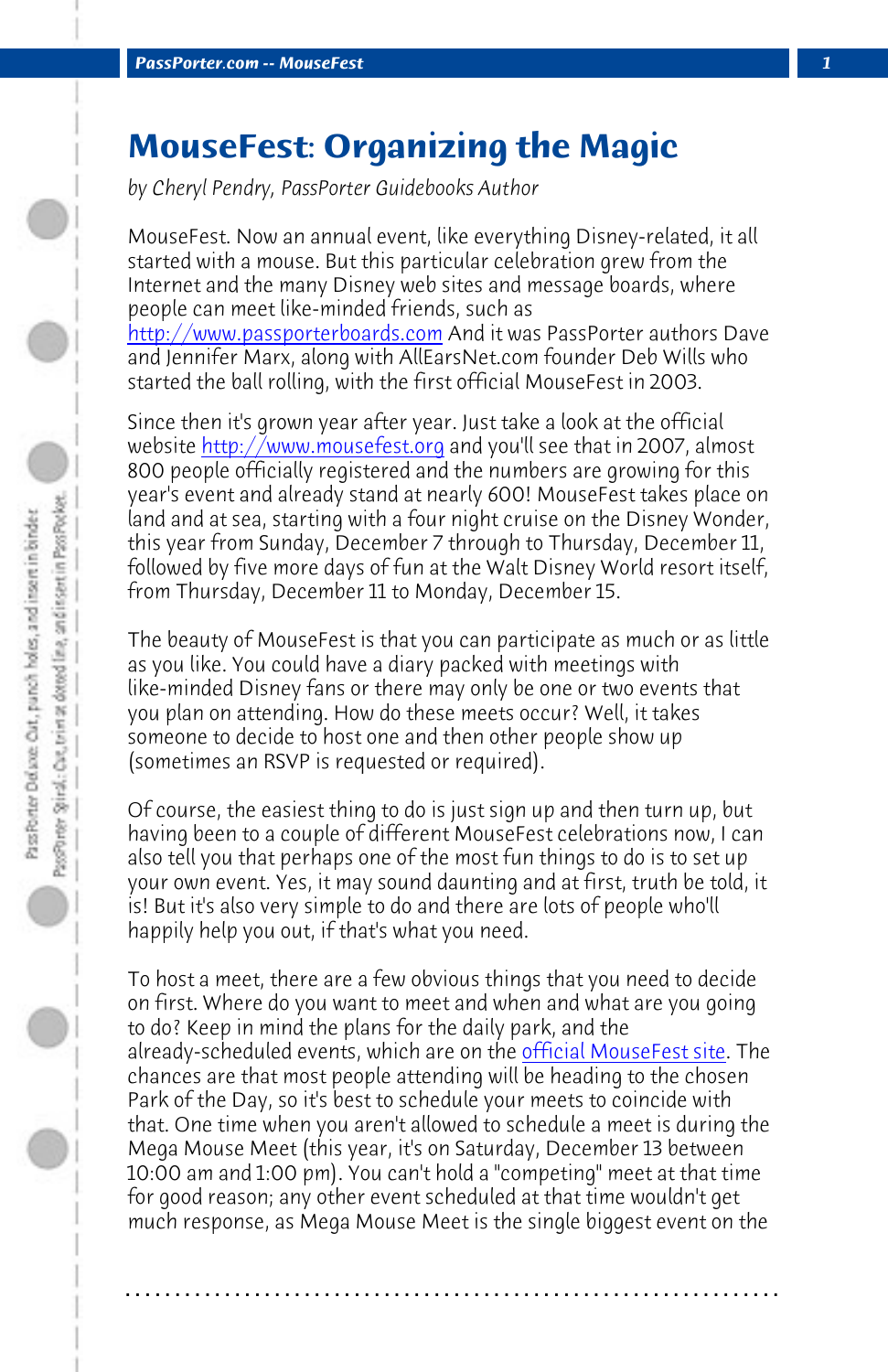schedule each year.

Fortunately, the MouseFest scheduling gurus don't allow that to happen, and stand ready to advise on that and all other aspects of your plans.

I've found that it's always best to have a plan in mind, unless you just want to sit around and talk to people, which is a great idea for a meet in itself. However, most folks are at Walt Disney World to enjoy the parks, and most meets oblige. Without a solid plan you'll find yourselves all sitting there, trying to work out what to do next. We've done that in a big group before and it does waste a lot of time.

Ideas could include a meet to go on a particular ride, with one of the more famous meets (but alas, no longer on the schedule) a first-thing-in-the-morning ride on Kilimanjaro Safaris. Or perhaps you could decide to take a stroll around part of Epcot's World Showcase as a group, maybe enjoying some of the food or drink on offer from each country. It could even be a tour of the various different "mountains" in the Magic Kingdom or a bid to see how many times you can drop on the Tower of Terror. You could also decide to head to a restaurant, either table service or counter service, for a meal. This is an especially good choice for anyone who's heading down to MouseFest solo, as it means that they don't have to eat on their own. On the downside, if you are going to eat at a table service restaurant, you need real commitment from everyone attending that they are going to be there, as reservations will have to be made beforehand. You may also need to strictly limit numbers, as there's every chance you won't be able to book a restaurant for 100 people!

Perhaps the idea of watching IllumiNations or SpectroMagic with a group of fellow enthusiasts appeals? This is something we've done on numerous occasions with great success. Trust me, a whole group of you staking out an area to watch a parade is a lot of fun!

Don't just think about the time that your event starts. You might also want to think about the time you expect it to end; otherwise you may find that it continues all day long. That may not be a problem, but if you have other plans later in the day, then specifying how long you expect it to last may be a good idea.

Of course, a lot of this also applies to the cruise portion of the MouseFest schedule. It's still important to think about what you might want to do, how long it would go on for and whether it will clash with any other big events.

**. . . . . . . . . . . . . . . . . . . . . . . . . . . . . . . . . . . . . . . . . . . . . . . . . . . . . . . . . . . . . . . . . .**